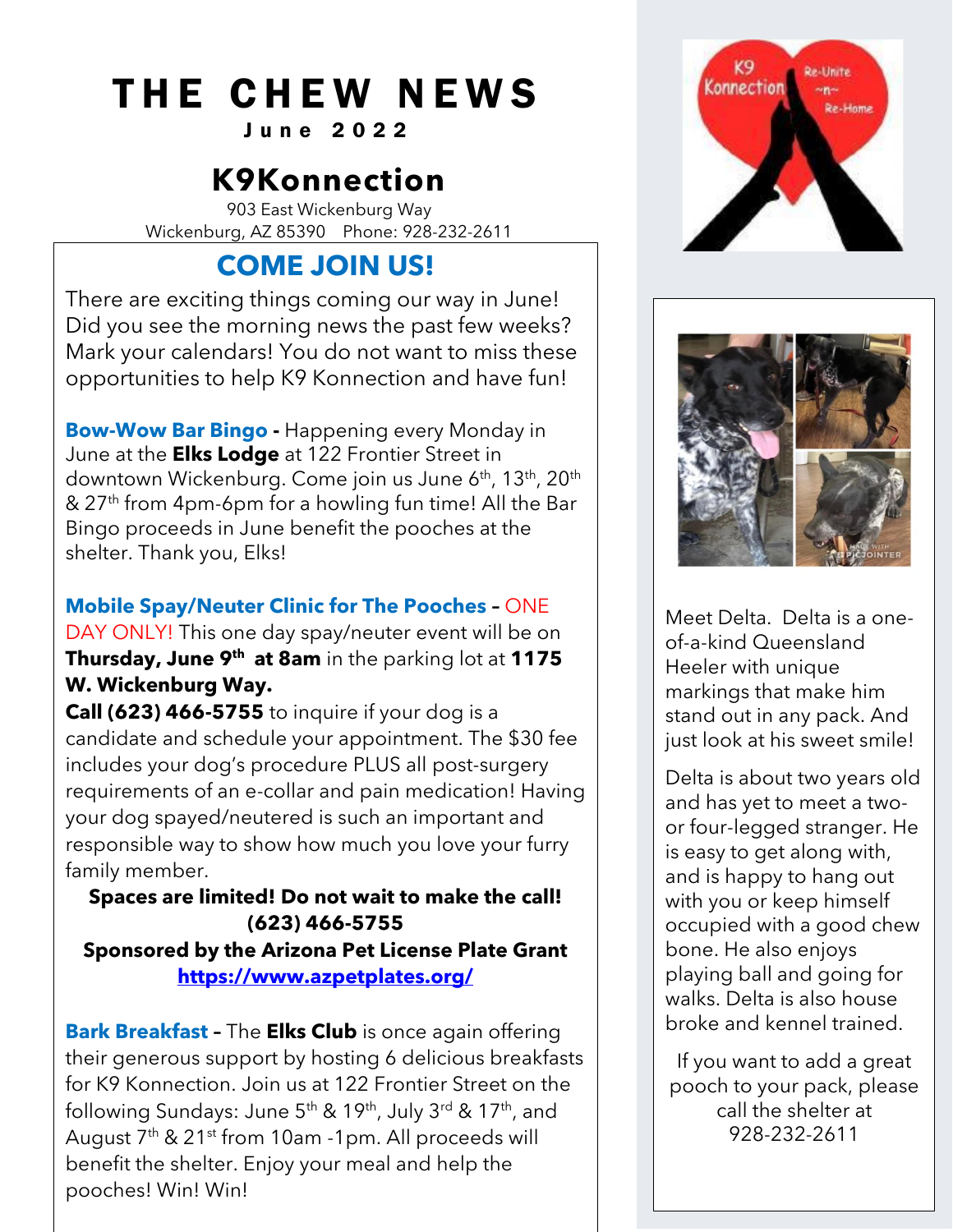## K9 KONNECTION AND THE COMMUNITY

There is no arguing that we all have watched the cost of everything increase lately. The costs of care for the sweet souls that come our way is no exception. Not only do we provide direct care to our shelter residents, but we also help the community beyond our walls and dog runs:

- In partnership with the Wickenburg Police Department (WPD), the shelter provides a safe place for officers to bring strays 24/7
- Provide dog food and medical support including events like Spay/Neuter mobile clinic, to help struggling families keep their four-legged family members safe and healthy.
- Provide volunteer hours to high school students who need to fulfill educational requirements.

We love giving back to our community that helps support us!

One of the most frequently asked questions we get is,

## **"Why is there a \$250-\$350 adoption fee?"**

For a clear picture, we want to share what the shelter provides with each adoption of a furry friend from K9 Konnection.

- Spayed/neutered to avoid any surprises later
- Rabies, Bordetella and Distemper/Parvo vaccinations
- **Microchip**
- Flea & Tic treatment
- High quality collar and leash
- Chew toys
- Transition food
- Adoption Packet
- And a four-legged family member that is excited to give their unconditional love and bring joy to their new forever home.

When combined these things can easily cost thousands. The adoption fee also allows us to continue to care for the pups still at the shelter looking for their forever families.

Think of it as a "Paying it Forward Circle" that continues to give with each adoption!

## **HOW CAN I HELP?**

We have had many people ask how they can help support K9 Konnection, more specifically, if it is possible to set up an automatic monthly donation. The answer is

#### **YES! IT IS POSSIBLE!**

Look for donation options at the bottom of each page of our website. [https://www.k9konnectionrescue.org](about:blank)



If you click on the PayPal button, it will take you to a page where you can select from options listed including the "other" option where you can customize your much appreciated donation. You can even set up your donation to be monthly. No amount is too small, and 100% of what you donate goes to providing the best care possible for the wonderful pooches until we find them their forever family and home.

In our last edition of The Chew News, we shared that you can register your Fry's card on their website and when shopping Amazon use Amazon Smile. The shelter will receive a small percentage of your purchases. It is free and only takes a minute of your time. If you have questions about these programs, please let us know.

#### **Every penny counts!**